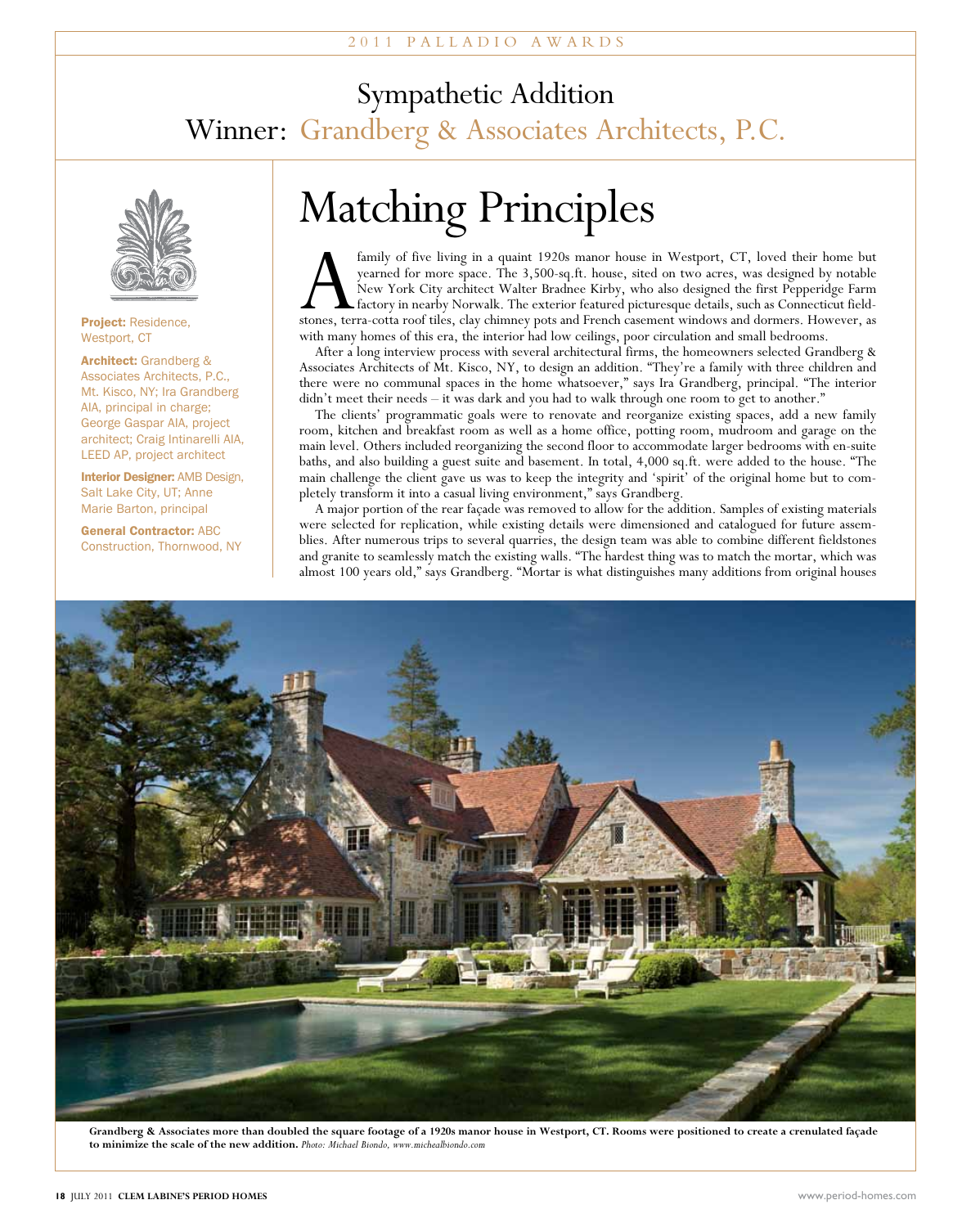#### 2 0 1 1 P A L L A D I O A W A R D S



#### · FIRST FLOOR PLAN · Westport, Connecticut Residence



**The original residence, built in the 1920s, was designed by Walter Bradnee Kirby.** *Photo: courtesy of Grandberg & Associates Architects*

because that's where you could separate the old from the new. We experimented with various mortars and sand mixtures until we got what looked like it had been there since the house was built."

The roof tile was originally manufactured by Ludowici of New Lexington, OH. Though the company is still in existence, the tile has been discontinued. "We searched all over the country to see if we could find any," says Grandberg. "The company found a building in Boston that was being torn down. We bought the tiles without seeing them but we were told that they were very similar. When the tiles arrived at the job site they were almost black. We experimented with various sandblasting techniques until we matched the exact color and patina."

**Above: The 4,000 sq.ft. addition includes a gallery, family room, breakfast room, kitchen, mudroom, potting room and garage as well as a finished basement; the new terrace and cutting garden unite the new spaces.**  *Floor plan: courtesy of Grandberg & Associates*

**Right: Measures were taken to match the terracotta roof tile, Connecticut fieldstones, mortar and the profiles of the windows and doors to the original architecture.** *Photo: Michael Biondo, www. michealbiondo.com*

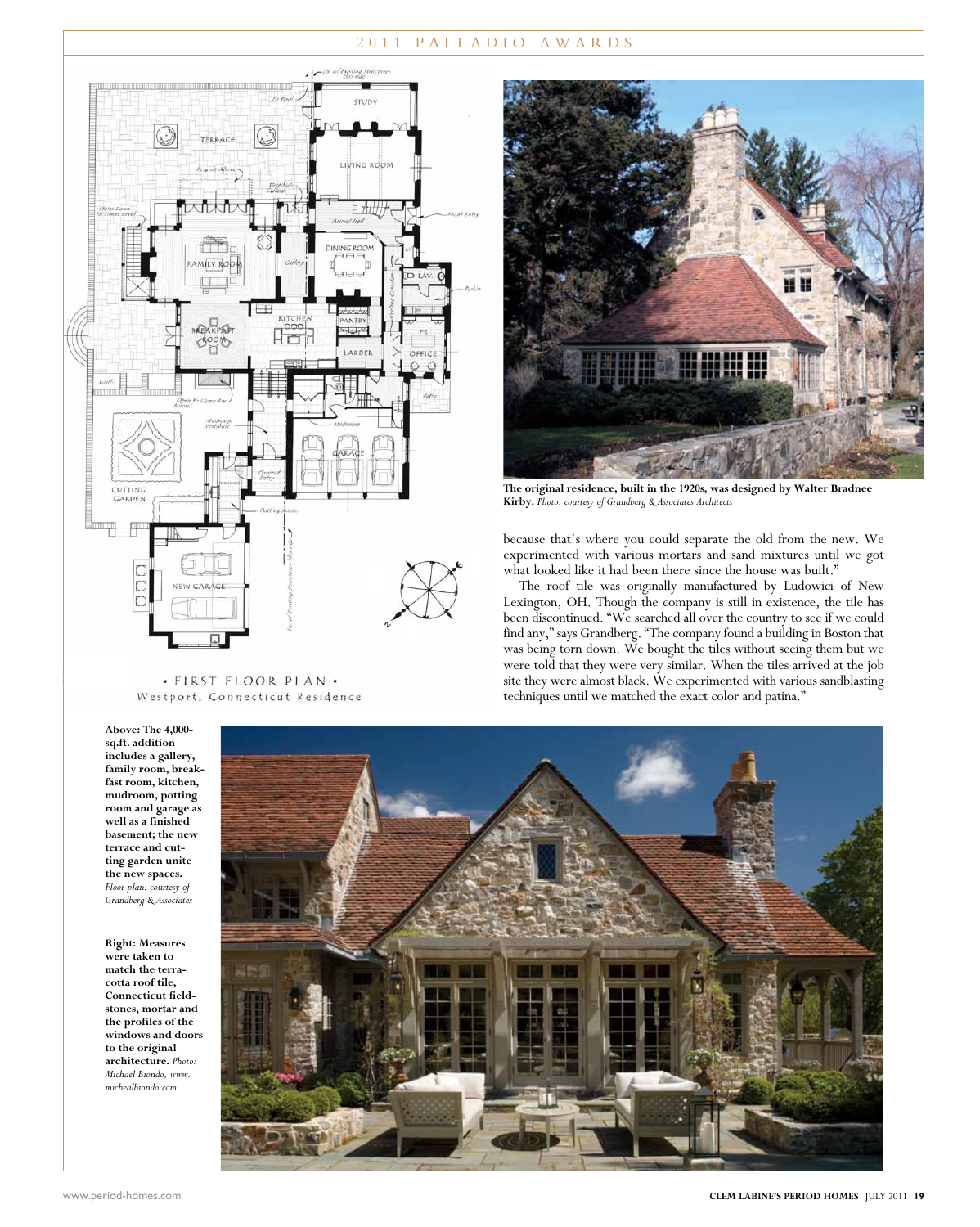#### 2 0 1 1 P A L L A D I O A W A R D S



**Above: The crenulated façade of the new addition allows for outdoor spaces, including this cutting garden, which leads to a new potting room and garage.** *Photo: Michael Biondo, www.michealbiondo.com*

**Right: A timbered portico covers a stairway that leads to the newly finished basement where pool changing rooms, a gym, and media and game rooms are located.** *Photo: Michael Biondo, www.michealbiondo.com*

Existing windows and door profiles were documented and replicated by H. Hirschmann Windows and Doors of West Rutland, VT. Molds were taken of the existing chimney pots so that precise replicas could be made for the new family room. They were fabricated by Superior Clay Corp. of Uhrichsville, OH.

The new additions create a crenulated façade that breaks down the new "mass" of the home, also producing integrated patio spaces that wrap around and connect the informal interior living areas. The lower cutting garden connects the upper patio to the garage, mud room and new potting room, which features a custom stone counter, oak cabinetry, timber-beamed ceilings and antique stone flooring. On the upper patio, adjacent to the family room, a covered timber stairwell descends to the pool changing rooms, media and game rooms and gym in the newly developed basement areas.

The design team developed a series of new circulation axes throughout the first floor. Each of these axes establishes a defined sightline through the house as well as to exterior patio areas and exterior views. These "routes" also connect the interior open spaces. "You never walk into dead ends," says Grandberg.



A new gallery is the pivotal point of the axes and forms a smooth transition between the original entry and the new family room, breakfast room and kitchen, creating a relatively open floor plan. The center of the gallery also opens to the existing dining room, which features a restored, ornate plaster ceiling and paneled walls. Details such as timber-beamed ceilings, white-oak flooring and window surrounds found in the existing living room and study were repeated throughout.

"The major focal points are the family room and breakfast room – they interconnect and flow into the kitchen, which is a little more edgy," says Grandberg. "The clients wanted a design that was non-traditional with a softer contemporary look. We had to create something that picked up on the detailing, scale and use of natural materials. The shelves, hood and the island are all traditional materials but we scaled back some of the plushier details you might find on replications."